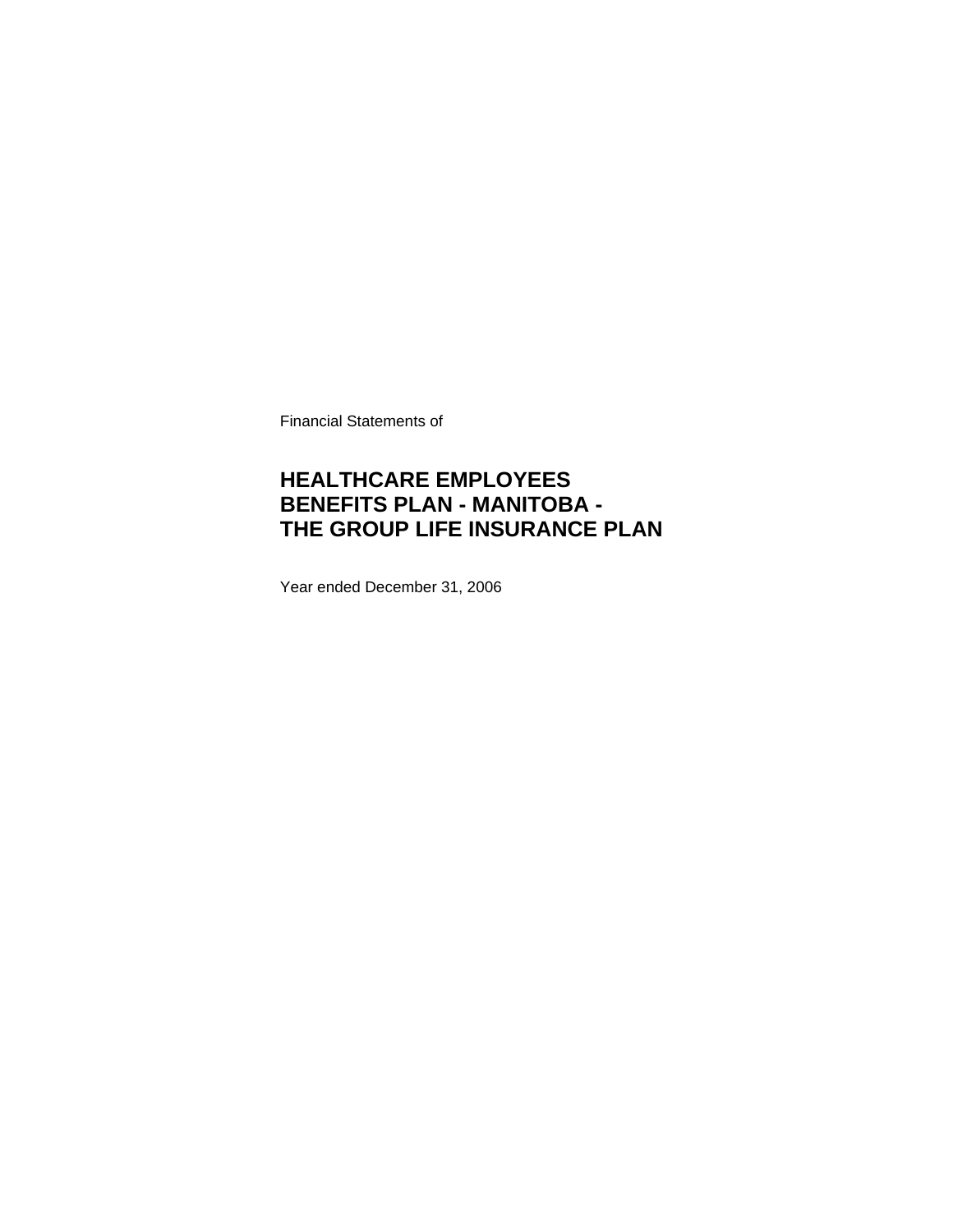

,.-0/2143'3'- 5687 689':\*;<=6?> @=A B'C=D\*E F=G HF=F\*AIJKLM-NL N'O2P#Q'Q'RTSU'M-KU'M-VSuite 2000 - One Lombard Place Winnipeg MB R3B 0X3  $\sim$  for  $\sim$  for  $\sim$ 

Fax **B**  $(204)$  957-0808 Internet www.kpmg.ca

### **AUDITORS' REPORT**

To the Board of Trustees of Healthcare Employees Benefits Plan - Manitoba - The Group Life Insurance Plan

We have audited the statement of net assets of Healthcare Employees Benefits Plan - Manitoba - The Group Life Insurance Plan as at December 31, 2006 and the statement of changes in net assets for the year then ended. These financial statements are the responsibility of the Plan's management. Our responsibility is to express an opinion on these financial statements based on our audit.

We conducted our audit in accordance with Canadian generally accepted auditing standards. Those standards require that we plan and perform an audit to obtain reasonable assurance whether the financial statements are free of material misstatement. An audit includes examining, on a test basis, evidence supporting the amounts and disclosures in the financial statements. An audit also includes assessing the accounting principles used and significant estimates made by management, as well as evaluating the overall financial statement presentation.

In our opinion, these financial statements present fairly, in all material respects, the net assets of the Plan as at December 31, 2006 and the changes in its net assets for the year then ended in accordance with Canadian generally accepted accounting principles.

Signed **"KPMG LLP"**

Chartered Accountants

Winnipeg, Canada

April 5, 2007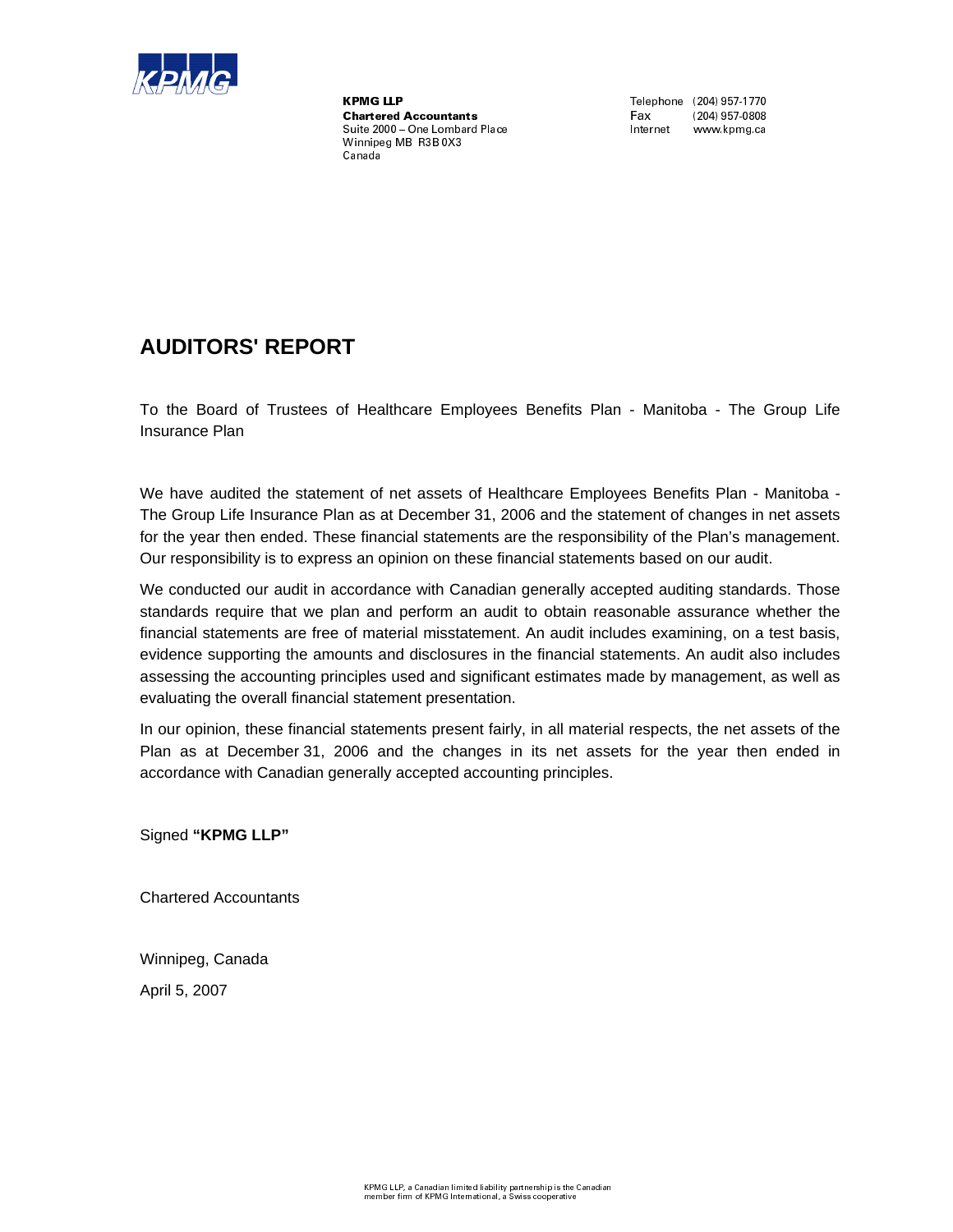**Statement of Net Assets** 

December 31, 2006, with comparative figures for 2005

|                                                                                                | Active                                          | Paid-up                             | 2006<br>Total                                   | 2005<br>Total                                   |
|------------------------------------------------------------------------------------------------|-------------------------------------------------|-------------------------------------|-------------------------------------------------|-------------------------------------------------|
| <b>Assets</b>                                                                                  |                                                 |                                     |                                                 |                                                 |
| Cash                                                                                           | 1,096,802<br>\$                                 | \$<br>198,448                       | \$<br>1,295,250                                 | \$<br>897,577                                   |
| Premiums receivable                                                                            | 458,865                                         |                                     | 458,865                                         | 372,484                                         |
| Investments, at market value<br>(note 3):<br>Equity pooled funds<br>Bond pooled funds          | 8,361,251<br>17,407,710                         | 5,355,721<br>4,828,097              | 13,716,972<br>22,235,807                        | 17,017,594<br>15,992,506                        |
| Prepaid expenses                                                                               | 4,441                                           |                                     | 4,441                                           | 5,637                                           |
| Due to/from plans                                                                              | 214,423                                         | (214, 423)                          |                                                 |                                                 |
| Due from The Great-West Life<br>Assurance Company (note 4)                                     | 1,556,245                                       |                                     | 1,556,245                                       | 1,128,897                                       |
| Capital assets (note 5)                                                                        | 47,077                                          |                                     | 47,077                                          | 58,220                                          |
|                                                                                                | \$29,146,814                                    | \$10,167,843                        | \$39,314,657                                    | \$35,472,915                                    |
| <b>Liabilities and Net Assets</b><br>Premiums payable and accrued<br>liabilities               | \$<br>1,148,249                                 | \$<br>4,896                         | 1,153,145<br>\$                                 | 1,256,464<br>\$                                 |
| Due to Healthcare Employees<br>Pension Plan - Manitoba (note 9)                                | 22,388                                          |                                     | 22,388                                          | 45,426                                          |
| Obligations for (note 7):<br>Future paid-up insurance<br>Disability life waiver                | 8,520,000<br>8,520,000                          | 7,846,000<br>7,846,000              | 7,846,000<br>8,520,000<br>16,366,000            | 6,896,910<br>9,100,000<br>15,996,910            |
|                                                                                                | 9,690,637                                       | 7,850,896                           | 17,541,533                                      | 17,298,800                                      |
| Net assets represented by:<br>Capital fund<br>Internally restricted funds<br>Unrestricted fund | 47,077<br>6,100,000<br>13,309,100<br>19,456,177 | 1,100,000<br>1,216,947<br>2,316,947 | 47,077<br>7,200,000<br>14,526,047<br>21,773,124 | 58,220<br>6,900,000<br>11,215,895<br>18,174,115 |
|                                                                                                | \$29,146,814                                    | \$10,167,843                        | \$39,314,657                                    | \$35,472,915                                    |

See accompanying notes to financial statements.

On behalf of the Board of Trustees:<br>A forbell Chair

Brian Clis vice-Chair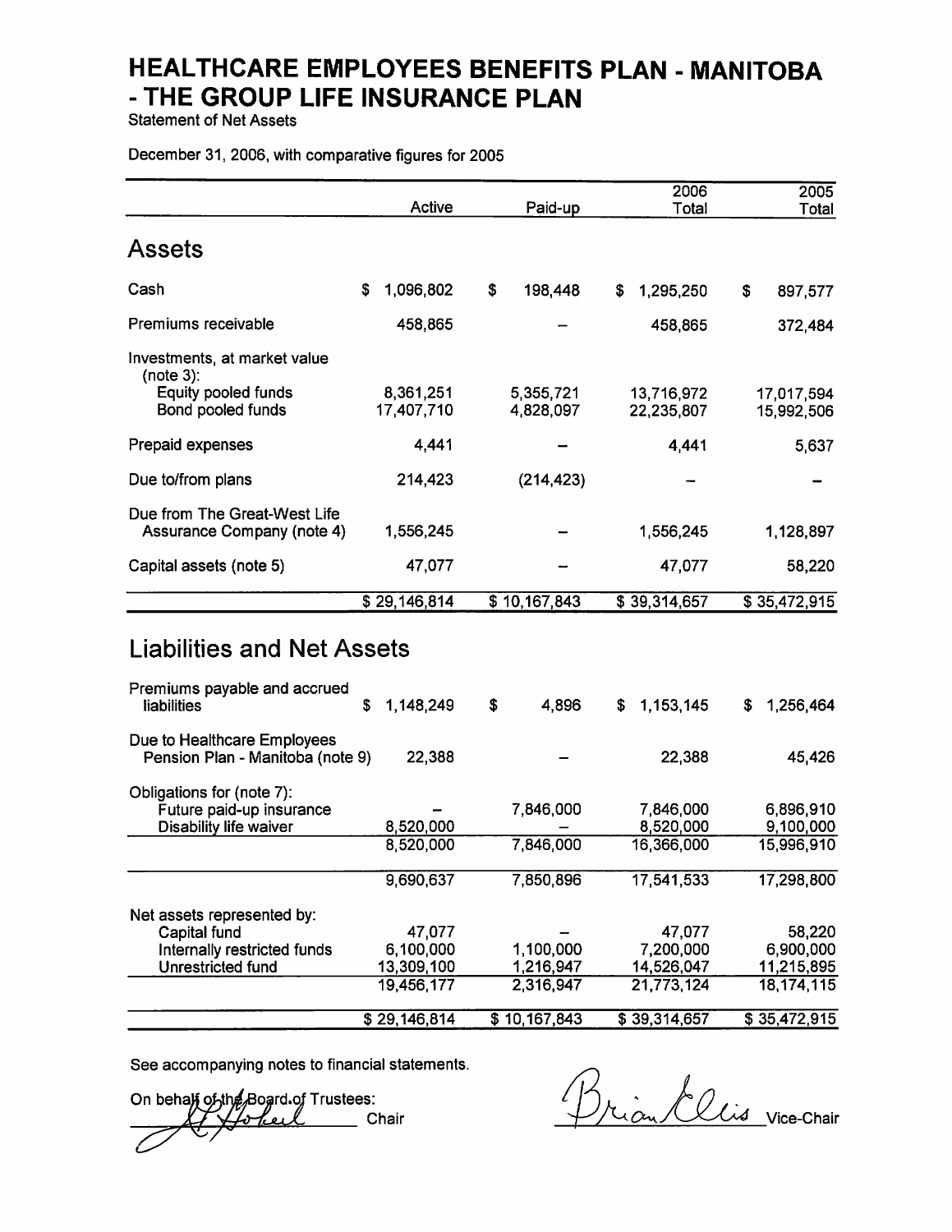Statement of Changes in Net Assets

Year ended December 31, 2006, with comparative figures for 2005

|                                  |             |                 | 2006             | 2005            |
|----------------------------------|-------------|-----------------|------------------|-----------------|
|                                  | Active      | Paid-up         | Total            | Total           |
| Increases:                       |             |                 |                  |                 |
| Premiums<br>\$.                  | 7,626,986   | \$              | 7,626,986<br>\$. | 7,381,144<br>\$ |
|                                  |             |                 |                  |                 |
| Investment income                | 2,269,107   | 1,051,362       | 3,320,469        | 3,065,124       |
|                                  | 9,896,093   | 1,051,362       | 10,947,455       | 10,446,268      |
| Decreases:                       |             |                 |                  |                 |
| Claims incurred                  | 5,983,121   | 164,712         | 6,147,833        | 6,564,246       |
| Amortization of capital assets   | 23,539      |                 | 23,539           |                 |
| Administrative - HEBP (note 9)   | 234,093     | 12,320          | 246,413          | 297,902         |
| Administrative and interest -    |             |                 |                  |                 |
| <b>Great-West Life</b>           | 307,676     | 3,942           | 311,618          | 325,473         |
| Stop loss premiums [note 8(d)]   | 160,178     |                 | 160,178          | 161,999         |
|                                  |             |                 |                  |                 |
| Investment manager fees          | 64,497      | 25,278          | 89,775           | 82,989          |
|                                  | 6,773,104   | 206,252         | 6,979,356        | 7,432,609       |
| Net increase prior to changes in |             |                 |                  |                 |
| obligations                      | 3,122,989   | 845,110         | 3,968,099        | 3,013,659       |
| Changes in obligations for:      |             |                 |                  |                 |
| Disability life waiver           | 580,000     |                 | 580,000          | (5,000,000)     |
|                                  |             |                 |                  |                 |
| Future paid-up insurance         |             | (949,090)       | (949,090)        |                 |
| Increase (decrease) in net       |             |                 |                  |                 |
| assets                           | \$3,702,989 | \$<br>(103,980) | 3,599,009<br>S.  | \$(1,986,341)   |

|                                            | Unrestricted<br>fund |              | Internally<br>restricted | Capital      | 2006             | 2005             |
|--------------------------------------------|----------------------|--------------|--------------------------|--------------|------------------|------------------|
|                                            | Active               | Paid-up      | fund                     | fund         | Total            | Total            |
| Net assets, beginning of<br>year           | $$9.794.968$ \$      | 1.420.927 \$ | 6.900.000                | \$<br>58.220 | 18,174,115<br>\$ | \$ 20,160,456    |
| Increase (decrease) in net assets          | 3,726,528            | (103,980)    |                          | (23, 539)    | 3,599,009        | (1,986,341)      |
| Transfer to internally restricted<br>funds | (200,000)            | (100,000)    | 300,000                  |              |                  |                  |
| Transfer for capital assets<br>(note 5)    | (12, 396)            |              |                          | 12.396       |                  |                  |
| Net assets, end of year                    | \$13,309,100 \$      | 1,216,947 \$ | 7,200,000                | \$<br>47,077 | 21,773,124<br>\$ | \$<br>18,174,115 |

See accompanying notes to financial statements.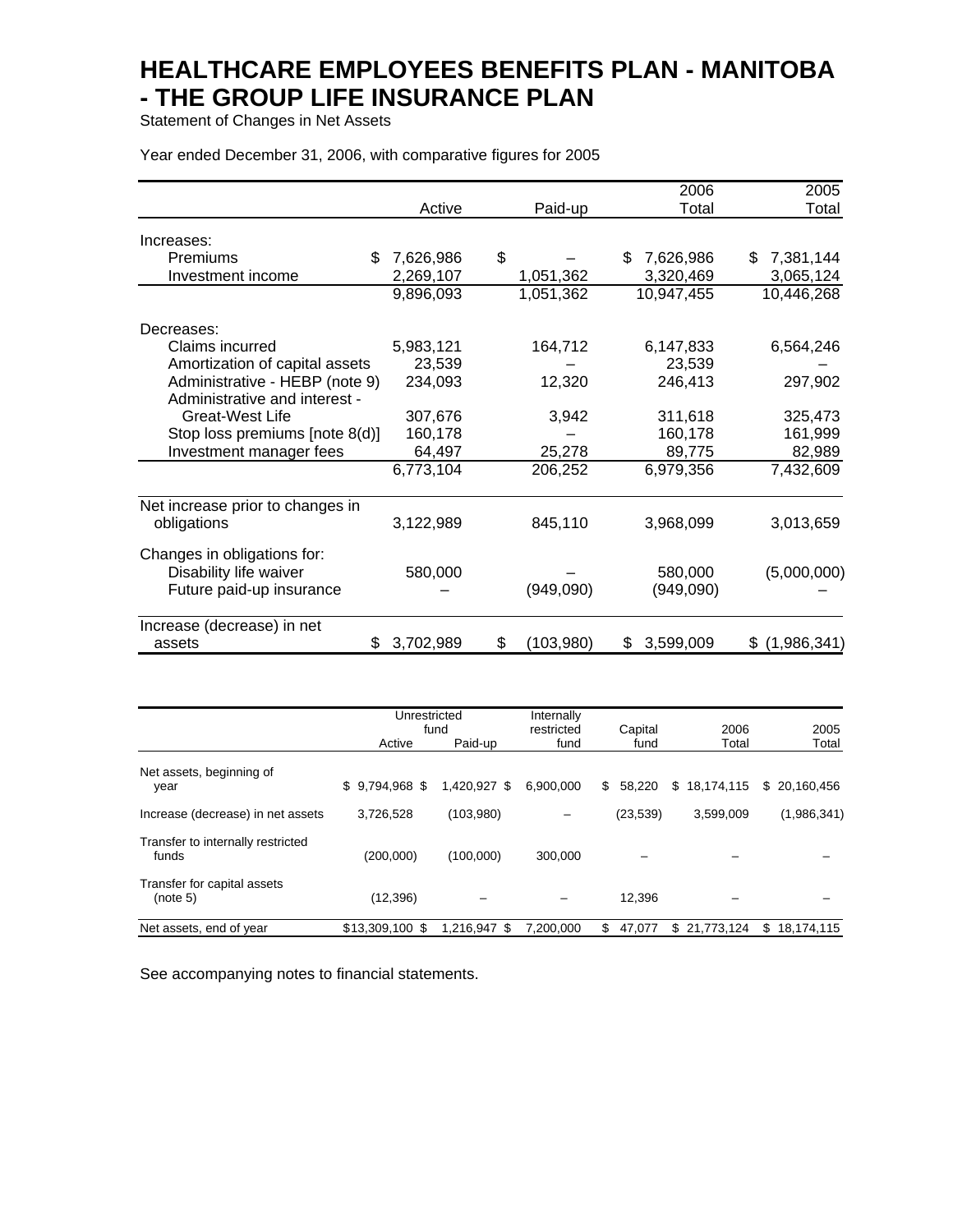Notes to Financial Statements

Year ended December 31, 2006

#### **1. General:**

The Healthcare Employees Benefits Plan - Manitoba (HEBP) is a jointly trusteed, not-for-profit organization which includes the group life insurance plan (the Plan) for healthcare employees in Manitoba.

The Plan is registered as a health and welfare trust under the *Income Tax Act* and is not subject to income taxes*.*

The group life insurance plan is a not-for-profit plan which provides basic, dependent and family life insurance and accidental death and dismemberment benefits to participating employees. The group life insurance plan is comprised of two plans: the Active Plan and the Paid-up Plan (the Plans). The Active Plan began January 1, 1983 and serves those employees who joined subsequent to that date. The Paid-up Plan is for a closed group of employees who were part of the plan prior to January 1, 1983. Claims administration for these plans is provided by Great-West Life Assurance Company (Great-West Life).

#### **2. Significant accounting policies:**

(a) Basis of preparation:

These financial statements are prepared on a going concern basis and present the aggregate financial position of the Plan as a separate financial reporting entity, independent of the participating employers and members. Only the assets and obligations to members eligible to participate in the Plan have been included in these financial statements. These financial statements do not portray the funding requirements of the Plan or the benefit security of the individual plan members.

(b) Fund accounting:

Assets, liabilities, revenues and expenses related to the Plan's capital assets are recorded in the Capital Fund. The Internally Restricted Fund represents amounts restricted by the Board of Trustees for contribution stabilization and investment fluctuations. All other assets, liabilities, revenues and expenses are reported in the Unrestricted Fund.

(c) Investments:

The equity pooled funds and bond pooled funds are recorded at market values established by the respective fund trustee.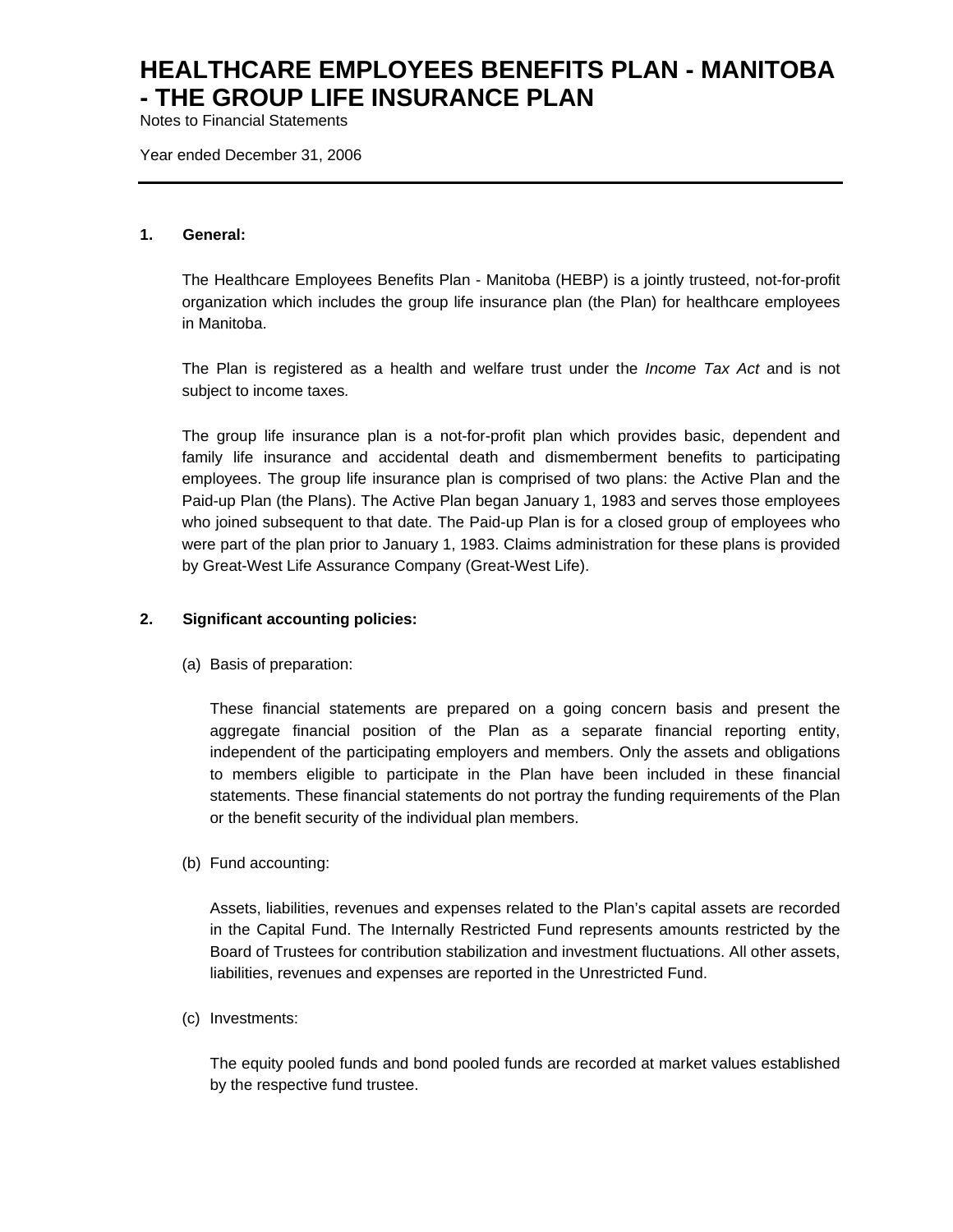Notes to Financial Statements (continued)

Year ended December 31, 2006

#### **2. Significant accounting policies (continued):**

(d) Capital assets:

Capital assets are recorded at cost less accumulated amortization. Repairs and maintenance costs are charged to expense. Betterments which extend the estimated useful life of an asset are capitalized. When a capital asset no longer contributes to the Plan's ability to provide services, its carrying amount is written-down to its residual value. Capital assets, which include computer projects in progress, will be amortized on a straight-line basis over three years as the projects are completed. Amortization expense is reported in the Capital Fund.

(e) Premiums:

Premiums recorded in the statement of changes in net assets include the employees' and employers' share of the premiums required for the group life insurance coverage.

(f) Foreign currency transactions and balances:

Assets and liabilities denominated in foreign currency are translated into Canadian dollars at the exchange rate prevailing at the financial statement date. Revenues and expenses denominated in foreign currencies are translated at the exchange rate prevailing at the transaction date.

(g) Investment income:

Investment income includes interest and dividend income as well as realized and unrealized gains and losses on investments during the year. Investment income has been accrued as reported by the issuer of the pooled funds.

(h) Use of estimates:

The preparation of financial statements requires management to make estimates and assumptions that affect the reported amounts of assets and liabilities, the disclosure of contingent assets and liabilities at the date of the financial statements and the reported amounts of increases and decreases in net assets during the year. Actual results could differ from those estimates.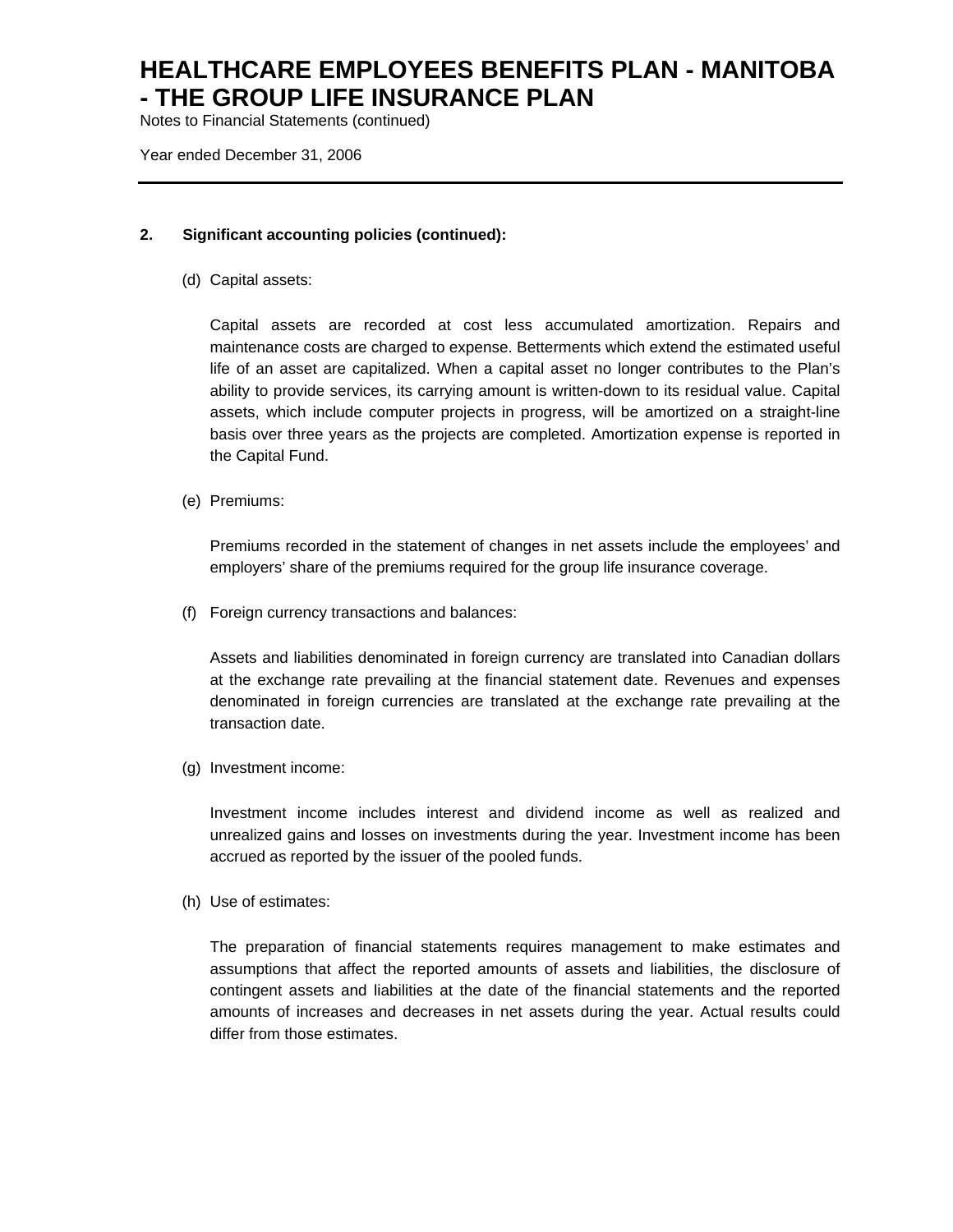Notes to Financial Statements (continued)

Year ended December 31, 2006

#### **3. Investments:**

|                     | Active       | Paid-up      | 2006         | 2005         |
|---------------------|--------------|--------------|--------------|--------------|
|                     | plan         | plan         | Total        | Total        |
| Equity pooled funds | \$8,361,251  | 5,355,721    | \$13,716,972 | \$17,017,594 |
| Bond pooled funds   | 17,407,710   | 4,828,097    | 22,235,807   | 15,992,506   |
|                     | \$25,768,961 | \$10,183,818 | \$35,952,779 | \$33,010,100 |

The investments of the Plan are in equity and bond pooled funds which yielded rates of return as follows: Active Plan – 9.4 percent (2005 - 10.2 percent), Paid-up Plan – 11.3 percent (2005 - 10.3 percent).

#### **4. Due from The Great-West Life Assurance Company:**

The amount due from The Great-West Life Assurance Company represents funds held by The Great-West Life Assurance Company as a reserve for claim fluctuations and accumulated annual claims experience.

Interest was earned on the amount due from The Great-West Life Assurance Company ranging from .25 percent to 2.1 percent (2005 - .25 percent to 1.5 percent).

#### **5. Capital assets:**

|                                    |              |   |                             | 2006              | 2005              |
|------------------------------------|--------------|---|-----------------------------|-------------------|-------------------|
|                                    | Cost         |   | Accumulated<br>amortization | Net book<br>value | Net book<br>value |
| Computer projects<br>- Active Plan | \$<br>70.616 | S | 23.539                      | \$<br>47.077      | \$<br>58,220      |

In fiscal 2006, \$12,396 (2005 - \$12,557) was transferred from Unrestricted Fund to the Capital Fund for the computer projects.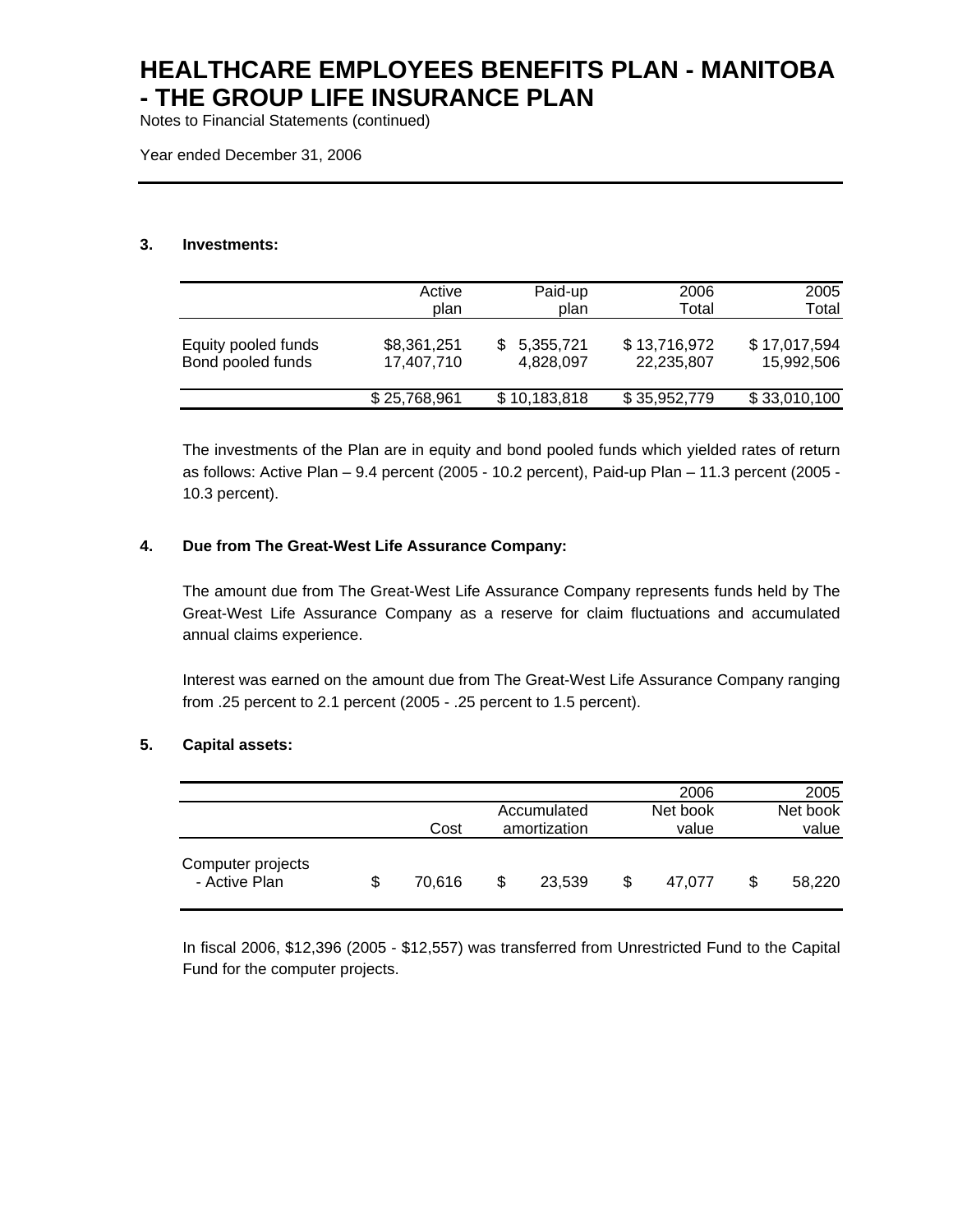Notes to Financial Statements (continued)

Year ended December 31, 2006

#### **6. Role of the actuary:**

The actuary has been appointed pursuant to the Trust Agreement. With respect to the preparation of financial statements, the actuary has been engaged to carry out an estimation of the Plan's future paid-up insurance and disability life waiver obligations to the members. The estimations are made in accordance with accepted actuarial practice and reported thereon to the Board of Trustees. In performing the estimation of the liabilities, which are by their nature inherently variable, assumptions are made as to the investment rate of return, mortality, retirement and termination rates and salary increments in the future.

#### **7. Obligations for:**

(a) Future paid-up insurance:

The computation of the obligation for future paid-up insurance is performed at least every three years by an independent actuary. The most recent actuarial valuation indicated that at December 31, 2004 the assets of the Paid-up Plan exceeded the actuarially computed liability for future obligations by approximately \$1.8 million. As at December 31, 2006, management estimates the liability to be \$7,846,000. The next actuarial valuation will be as at December 31, 2007.

The assumptions used in determining the actuarial present value of the obligation for future paid-up insurance are management's best estimate and were developed by reference to expected long-term market conditions. Two significant long-term actuarial assumptions used in the valuation were:

- (i) the salary escalation rate was assumed to be 4.3 percent for 2005, 3.2 percent for 2006, 3.8 percent for 2007 and 4 percent thereafter;
- (ii) the asset rate of return was assumed to be 6.5 percent.

In addition, the actuarial valuation reflects assumptions with regard to mortality, retirement and termination rates.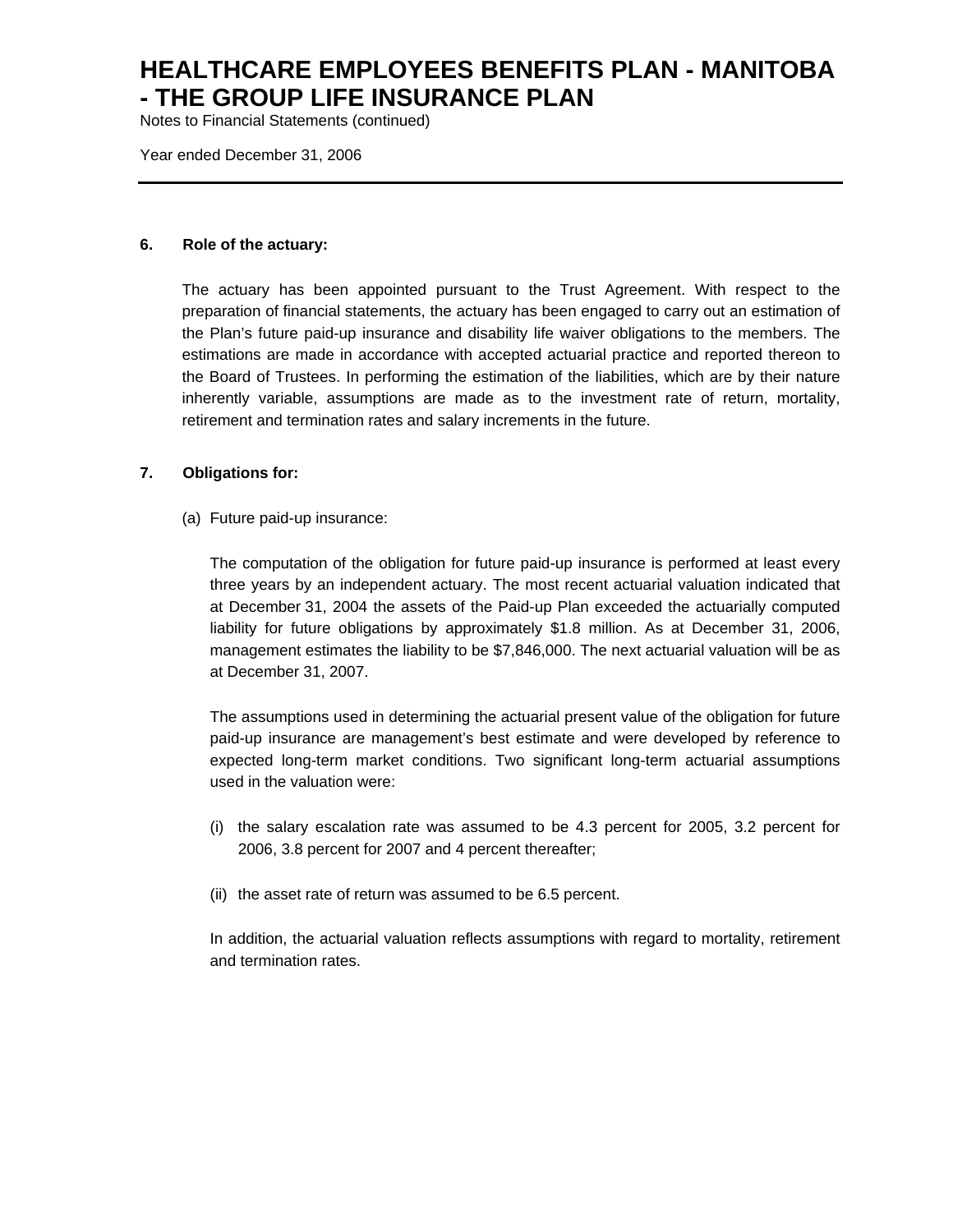Notes to Financial Statements (continued)

Year ended December 31, 2006

#### **7. Obligations for (continued):**

Since there is no intention of extinguishing the future paid-up insurance obligation in the near term, the obligation is calculated by using the going concern actuarial basis. As underlying conditions change over time, management's best estimate assumptions may also change, which could cause a material change in the actuarial value of the obligation for future paid-up insurance.

(b) Disability life waiver:

The Board of Trustees approved a change in the calculation of the obligation for disability life waiver as of December 31, 2005. The obligation for disability life waiver has been estimated, using the experience tables of the November 2001 Group Life Waiver Study prepared by the Canadian Institute of Actuaries, in the amount of \$8,520,000 (2005 - \$9,100,000). The calculation of the obligation for disability life waiver has been completed by an independent actuary.

#### **8. Underlying risks:**

(a) Interest rate risk:

Interest rate risk refers to the adverse consequences of interest rate changes on the Plan's cash flows, financial position, and income. The risk arises from differences in the timing and amount of cash flows related to the Plan's assets and liabilities. The value of the Plan's assets is affected by short-term changes in nominal interest rates and equity markets.

Future paid-up insurance obligations are exposed to the long-term expectation of rate of return on investments as well as expectations of salary escalation. The Plan's primary exposure is to a decline in the long-term rate of return which may result in higher contribution rates required to meet future paid-up insurance obligations.

The Plan has invested approximately 57 percent of its assets in fixed income securities as at December 31, 2006. The returns on fixed income securities are particularly sensitive to changes in nominal interest rates.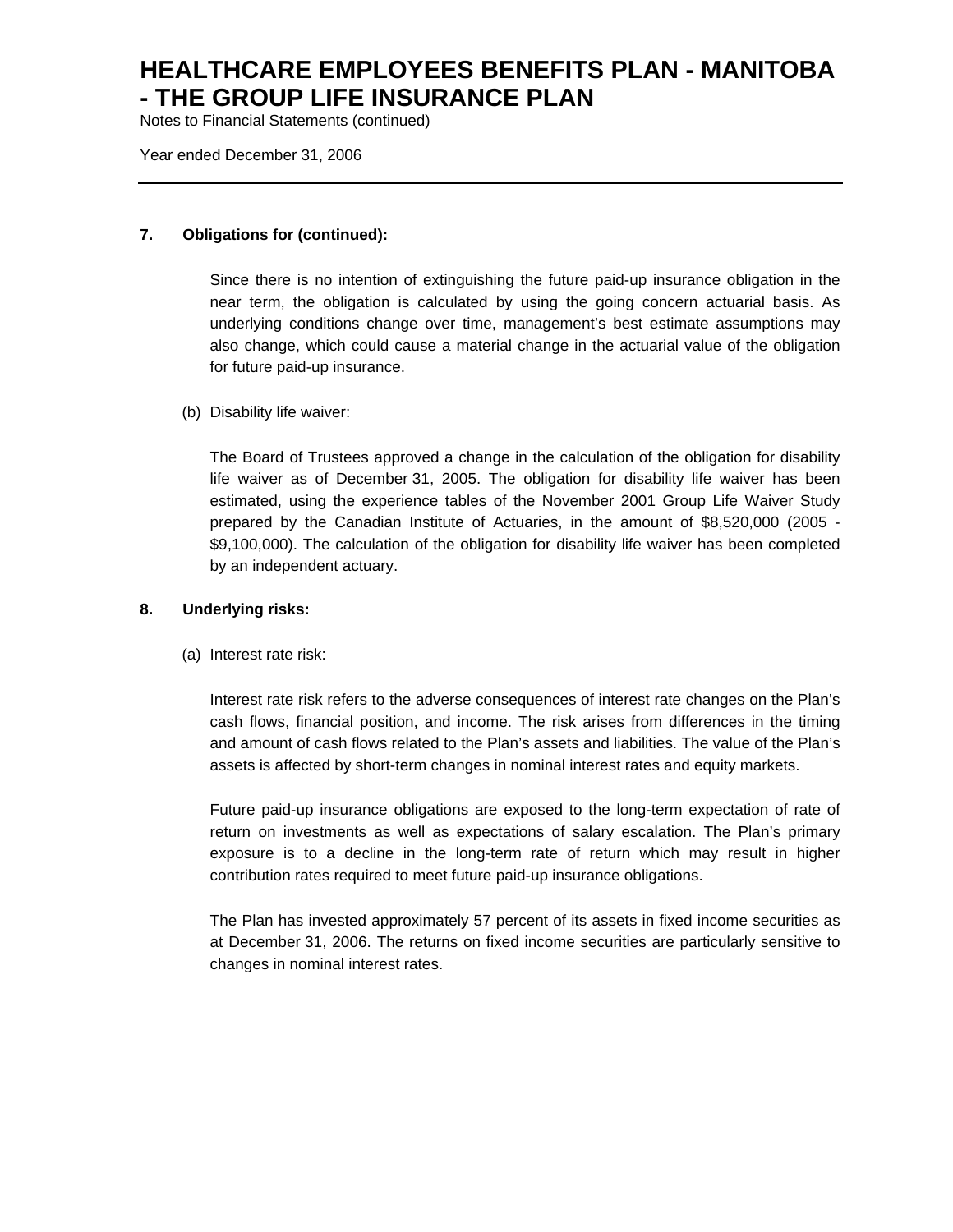Notes to Financial Statements (continued)

Year ended December 31, 2006

(b) Investment risk:

Investment risk arises from the potential for an investee to fail or to default on its contractual obligations to the Plan. The Plan manages investment risk by a policy of investing in diversified equities and bonds through pooled investment funds.

(c) Foreign currency risk:

Foreign currency exposure arises from the Plan's holding of foreign equities. The Plan's net foreign currency exposure was as follows:

|                      |                             | 2006                         | 2005                        |                              |  |
|----------------------|-----------------------------|------------------------------|-----------------------------|------------------------------|--|
| Country              | Active plan<br>market value | Paid-up plan<br>market value | Active plan<br>market value | Paid-up plan<br>market value |  |
| <b>United States</b> | 4,300,815                   | \$2,793,396                  | \$5,223,552                 | 2,078,589<br>\$.             |  |

(d) Claims and premiums risk:

The nature of the unpaid claims is such that the establishment of an obligation is based on known facts and interpretation of circumstances, on a case by case basis, and is therefore a complex and dynamic process influenced by a variety of factors.

Consequently, the establishment of obligations and premium rates relies on the judgment and opinions of a number of professionals, on historical precedent and trends, on prevailing legal, economic, social and regulatory trends and on expectations as to future developments. The process of determining premium rates and reserves necessarily involves risks that the actual results will deviate, perhaps substantially, from the best estimates made.

To offset the Plan incurring abnormally high claims experience in any one fiscal period, the Plan has purchased stop loss coverage from The Great-West Life Assurance Company. The stop loss coverage becomes effective when basic life insurance claims paid are in excess of 110 percent of premiums collected in any fiscal year.